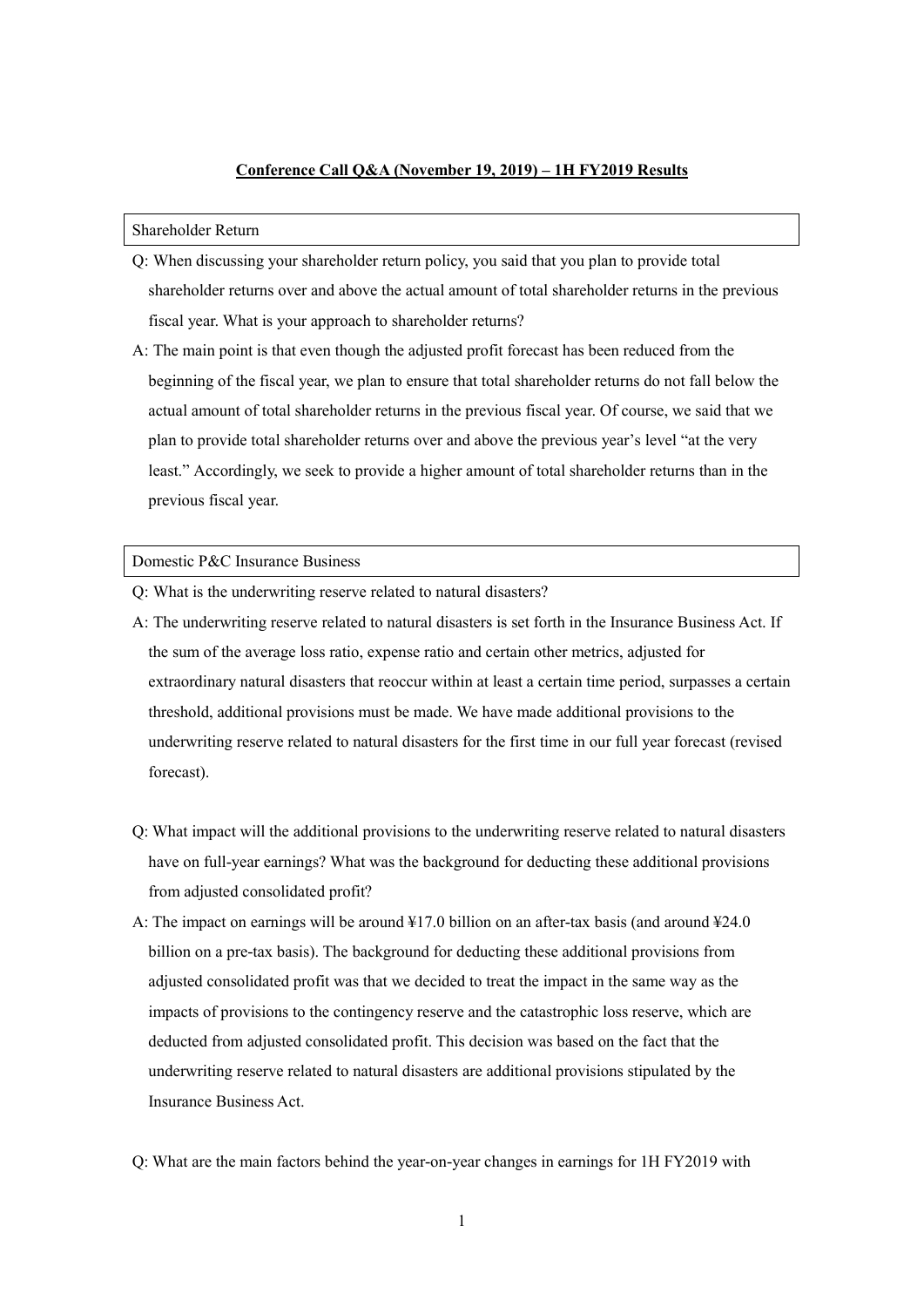respect to the underwriting profit of Sompo Japan Nipponkoa, excluding the impacts of factors such as the catastrophic loss reserve, domestic natural disasters and foreign currency? What are the main positive factors behind full-year earnings forecast (revised forecast) relative to the initial forecast?

- A: The main factors behind changes in underwriting profit for 1H FY2019, excluding the impact of factors such as catastrophic loss reserve, domestic natural disasters, and foreign currency, were as follows. The main factors were higher commissions and an increase in provision for policy reserve (around -¥6.0 billion) in connection with increased revenue from long-term fire and allied insurance (around +¥20.0 billion); an increase in reinsurance cost (-in the higher several billion yen range); the impact of the consumption tax hike  $(*44.0$  billion); an increase in large losses (around -¥7.0 billion); and the impact of revised automobile insurance premiums due to a revision in January 2018 (around -¥2.0 billion). On a full-year basis, improvement in loss ratios for other lines, marine insurance and other products is expected to contribute positively to earnings.
- Q: What is your forecast for the full-year gross incurred loss on domestic natural disasters? Also, do you have any plans to make extraordinary provisions to the catastrophic loss reserve?
- A: Our full-year forecast (revised forecast) for the gross incurred loss on domestic natural disasters is around ¥322.0 billion. We plan to consider making extraordinary provisions to the catastrophic loss reserve based on factors such as the actual progress on claims paid going forward and our reinsurance strategy for next fiscal year. At this time, no decisions have been made on extraordinary provisions to the catastrophic loss reserve.
- Q: You said that the full-year forecast for the gross incurred loss on Typhoon No. 19 is around ¥140.0 billion. This amount seems small compared with the gross incurred loss on Typhoon No. 21 in the previous fiscal year and other natural disasters. What are the main factors behind your forecast?
- A: The amount of the gross incurred loss will vary with each natural disaster. When comparing Typhoon No. 19 in the current fiscal year and Typhoon No. 21 in the previous fiscal year, the main type of damage from Typhoon No. 19 was water damage from flooding in limited areas, whereas the main type of damage from Typhoon No. 21 was widespread wind damage. We can infer that this factor was primarily responsible for preventing the losses from Typhoon No. 19 from growing as large as the losses from Typhoon No. 21.
- Q: You have set the domestic natural disaster assumption at ¥96.0 billion in your full-year forecast